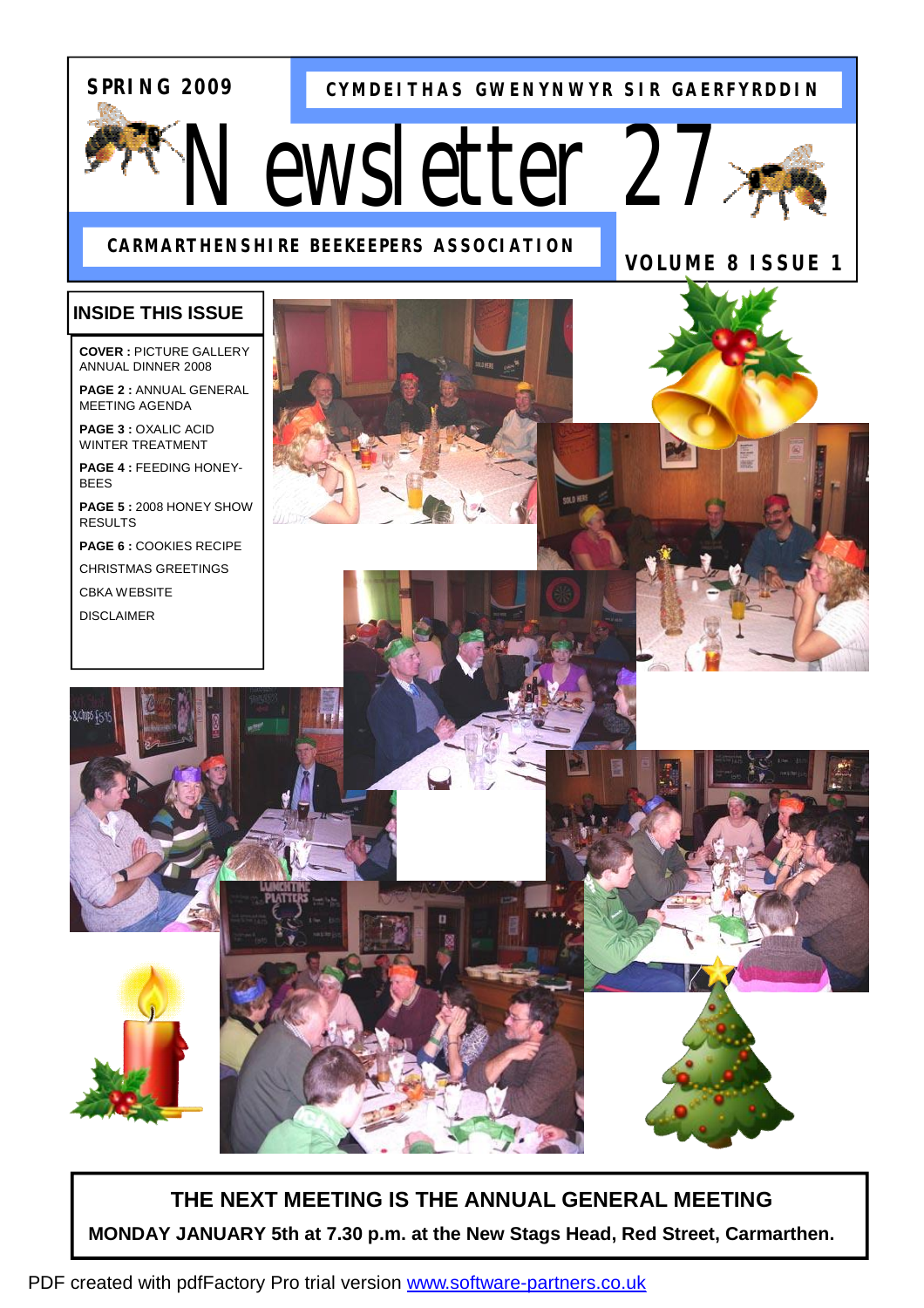# *ANNUAL GENERAL MEETING To be held at The New Stags Head. Carmarthen. 7.30.p.m. Monday January 5th 2009 AGENDA*

*Nominations for officers as soon as possible to the secretary* 

*1. Apologies for absence. 2. Minutes of last AGM. 3. Matters arising. 4. Chairman Report. 5. Treasurer Report. 6. Secretary Report.* 

| <b>7. Election of Officers:</b> | President,                                          |
|---------------------------------|-----------------------------------------------------|
| <i><b>Vice President,</b></i>   | <i><b>Chairman,</b></i>                             |
| <i>Treasurer,</i>               | Secretary,                                          |
| Committee members,              | A piary Manager,                                    |
| Press officer,                  | <i>Librarian</i> ,                                  |
| Swarm liaison officer,          | <b>Welsh Beekeepers Association representative.</b> |

*8. Any Other Business: To include Membership Fees. New members introductory packs. Bee Disease Insurance. Beginners Classes & Examinations. New CBKA Apiary : Proposed expenditure and grants. Programme suggestions for 2009 and Venues.* 

## *Officials for 2008 were*

*President Gwyn Davies (Deceased) Vice President Maureen Macleod (Acting President) Chairman Keith Thomas Vice Chairman Geof Bazin Treasurer Marie Gardiner Secretary Brian Jones Committee members Bill Bradley Apiary manager Steven Medland Press officer None Librarian. Riki Christie Swarm liason officer Maureen Macleod Welsh Beekeepers Association representative John Burgess*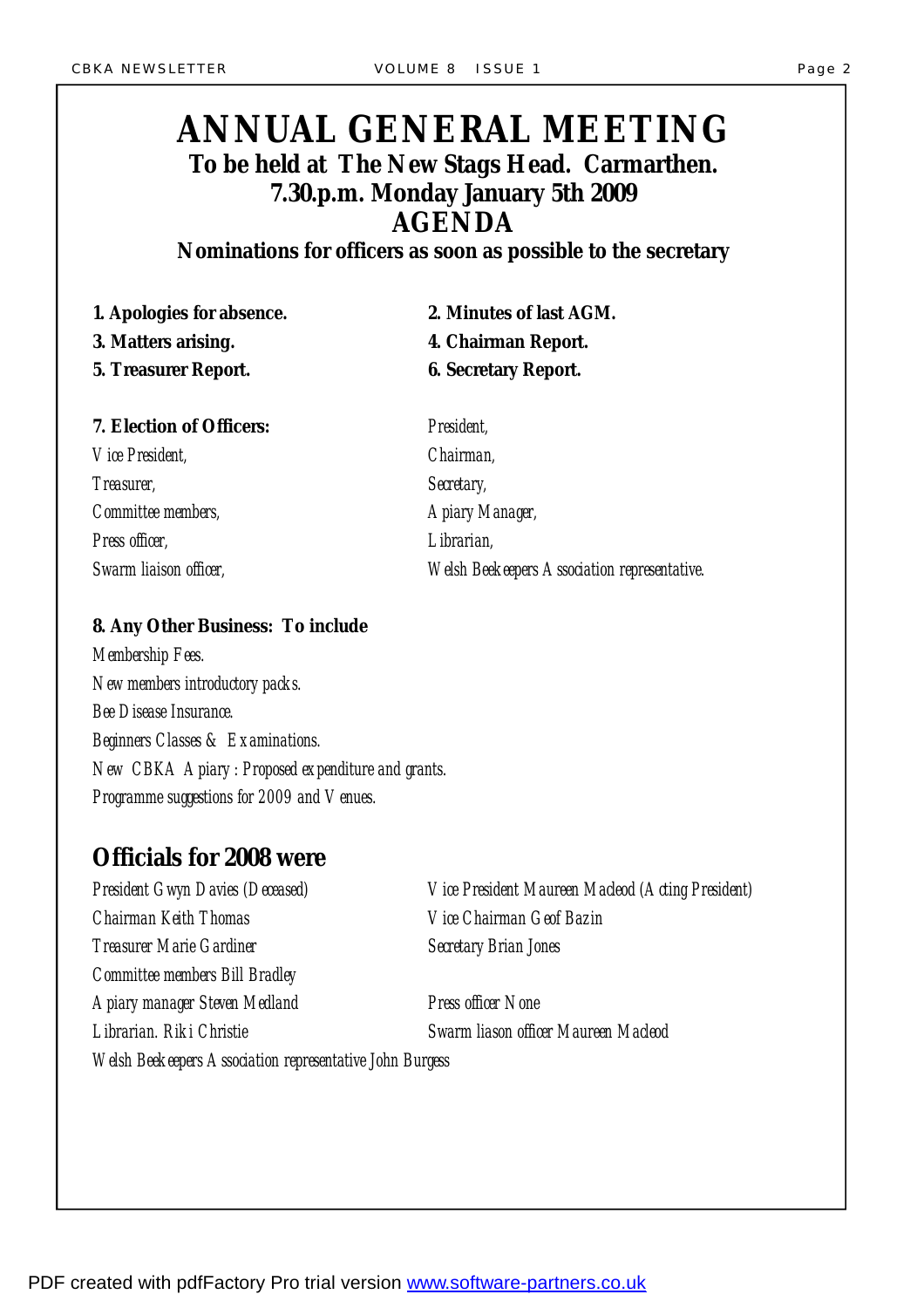# **Recommendations for the Oxalic Acid Trickle Treatment**

By Jean-Daniel Charriere, Anto Imdorf and Peter Fluri.

Translated from the Schweizerische Bienen Zeitung 123(9),523-524(2000) by A.E.McArthur MI

### **Components of the Solution**

35g Oxalic acid Dihydrate in 1 litre of sugar solution 1:1

## **Amounts of Solution Relative to Colony Size**

- 30 ml per colony for nucleus colonies/small colonies
- 40 ml per colony for average sized colonies
- 50 ml per colony for strong colonies

The amounts quoted relate to a 5 - 6 ml quantity of solution per frame space occupied by bees for Swiss Standard or Dadant brood chambers.

## **Timing of Treatment**

During November/ December when no brood is present.

#### **Observations**

- the treatment may cause a light weakening of the colony in spring under certain conditions
- opposed to this the spray treatment is tolerated much better by the bees
- the composition of the treatment and its application is described in Nr. 8/1998, page 503 of the magazine
- during the application of the treatment protective gloves and spectacles should be worn
- only **one** treatment to be carried out in late autumn. A second treatment is not tolerated well by the bees
- the solution is trickled directly onto the bees between the frames
- use the solution luke warm
- the ambient temperature at treatment should be above  $10^{\circ}$ C
- the solution should be freshly made up or not more than 6 months previously and stored at a temperature of 15°C maximum

The provisional solution strength for the trickle treatment of 45g per litre of sugar solution 1:1 recommended in the 10/1999 magazine issue pages 564 and 565, can also be used. In this instance the amount of solution per occupied bee space should be reduced. A 4 ml amount instead of a 5 ml is sufficient. The amount per colony will also be correspondingly less and vary between 20 - 40 ml according to colony strength.

We recommend however, in future the 35 ml oxalic acid dihydrate be used.

This page is reproduced from the website of The Moray Beekeepers Association to view the full article go to [www.moraybeekeepers.co.uk](http://www.moraybeekeepers.co.uk)

## **WARNING TAKE CARE WHEN HANDLING ACIDS !**

Harmful... If swallowed, inhaled or absorbed through skin. Corrosive... causes burns. Very destructive of mucous membranes. Store ... in safe containers away from animals and children.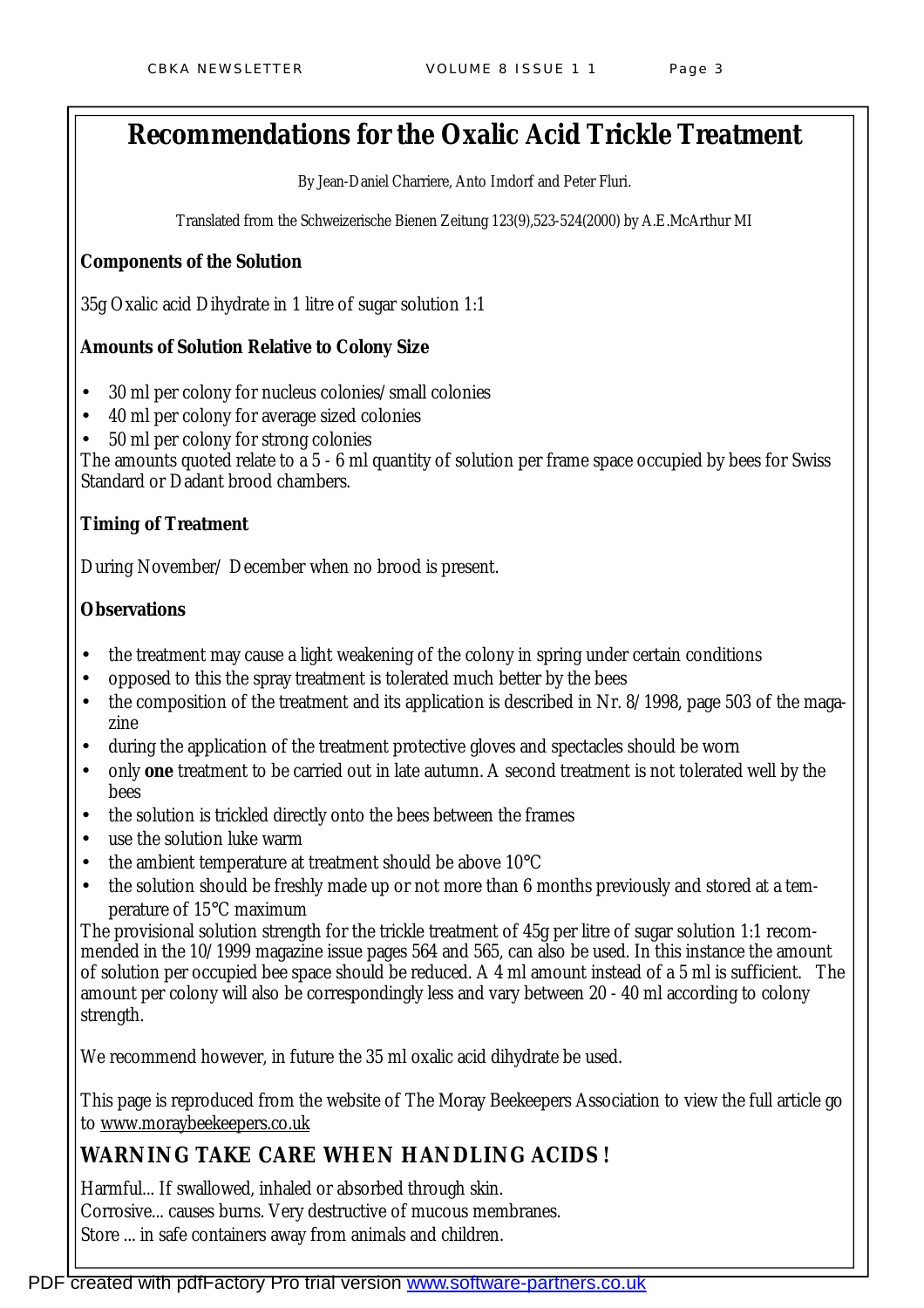#### Page 4

# **Feeding Honey Bees**

(From Fundamentals of Beekeeping)

The natural honey bee diet consists of pollen, nectar or honey, and water. Honey is the bees' source of carbohydrates or energy supply. Proteins, vitamins, minerals, and fats are obtained from pollen. Anytime the natural food stores of a colony are low, the beekeeper must begin emergency feeding. An established colony should have at least 15 to 20 pounds of honey or the equivalent of three to four good combs of honey in reserve at all times. Most feeding is done in late winter, early spring, and possibly in the fall.

Colonies found short of food stores before late March are difficult to manage. Feeding heavy sugar syrup at this time is not normally recommended, since it places an additional stress on the clustered bees. Inversion of the sucrose and handling excess water causes problems for honey bees. Too much moisture in the bee's diet causes dysentery. Three food sources that the beekeeper may consider at this time of year are combs of honey, dry sugar, or sugar candy.

Some beekeepers save combs of honey in the fall for spring feeding. Place two or three combs of honey as near the cluster as possible without disrupting or breaking it. If you do not have combs of honey in storage, you may have to take combs from colonies with a surplus. Occasionally, such feeding practices are necessary to save a colony from starvation. In these circumstances, break the cappings on the comb to give the bees quicker access to the honey. Never feed combs of honey unless you are absolutely sure they are free of disease, particularly American foulbrood. Honey never should be purchased from other sources to feed bees. A definite advantage of feeding combs of honey is that it will not initiate robbing in the bee yard.

Dry granulated sugar may be poured around the hole of the inner cover or spread on a piece of paper above the frames. specially constructed sugar holders (rim feeders) that replace the inner cover beneath the top cover also can be used. To take full advantage of the dry sugar, colonies must be strong, temperatures warm enough so the cluster can be broken, and adequate moisture must be available. In some instances, bees will carry dry sugar out of the hive and discard it. This approach is not well suited to colonies that need food immediately to survive.

Probably the best approach to emergency feeding is to feed sugar candy made from the following recipe:

#### **SUGAR CANDY**

15 pounds sugar

3 pounds glucose or white corn syrup

4 cups water

1/2 teaspoon cream of tartar

Dissolve the sugar in the water by stirring and boiling the mixture until the temperature of the syrup rises to 242°F. You must use a candy thermometer while bringing the syrup to  $242^{\circ}$ F. Let the syrup cool to I8O $^{\circ}$ F, then beat until thick. Pour the candy into moulds lined with wax paper. Place a cake of sugar on two small, 1/2 inch square strips of wood in an empty super above the cluster of bees. (See Figure 30.) Cover the candy and the space around it with cloth or newspaper to keep it warm. Remove any remaining candy and feed syrup when the weather gets warm in March or April.

Sugar syrup is the most common feed for bees when the weather permits easy movement of the cluster, occasional flights, or when the outside temperature is above 40°F. This syrup is made by dissolving either cane or beet sugar (sucrose) in water. Brown sugar, molasses, corn syrup, and other similar materials containing sugar should not be used as feed. High-fructose corn syrup (HFCS or isomerised syrups) and disease-free honey from your apiary, diluted one-fourth to one-half with warm water, can be fed safely. Before April 1, feed a heavy sugar syrup made up of two parts sugar to one part hot water by volume. To make sure all the sugar dissolves, you may have to heat the water. Be careful not to burn the sugar; caramelised sugar can be harmful to bees. Some beekeepers add 1 1/2 tablespoons of cider-vinegar to each gallon of syrup to invert the sucrose and retard crystallization. Such a mixture will not freeze at temperatures as low as -10°F. During the foraging season, cider vinegar is not normally added, and the syrup is composed of one and a half parts sugar to one part water by volume.

There are several methods and types of equipment used to feed sugar syrup to honey bee colonies. Under almost all conditions, feeding should be done inside the hive. Syrup feeding excites and stimulates the colonies being fed. When weather allows foraging, this feeding stimulus may set off robbing in the apiary, particularly in those colonies receiving the food. Spilled syrup in the bee yard also may initiate robbing.

Boardman (entrance) feeders do not work well in cool weather. The syrup gets too cold, and the bees do not come down to get it unless the weather is very warm. Colonies that need to be fed usually require larger volumes of syrup than this type of feeder can provide. The threat of robbing is also a serious problem.

An inverted pail or jar placed on the top bars of frames of the upper hive body or over the hole in the inner cover is an excellent method of feeding syrup in the spring. This is the warmest part of the hive and it is where the bees are usually clustered. Leave part of the inner cover hole exposed so that bees can get out. Make sure the holes in the feeder are not too large; you are interested only in keeping the bees alive, not in storing large quantities of sugar syrup. Usually about six holes with the tip of a 4d nail are sufficient. To test each feeder before placing it on the hive, invert the full feeder. A small amount of syrup will run out until a vacuum forms in the container. Do not use the feeder if the syrup leaks out after the vacuum has had time to form. Protect the feeder with an empty super, cover it with several layers of burlap or newspaper, and put the hive cover on top.

This page is reproduced from the excellent website of the Mid-Atlantic Apiculture Research and Extension Consortium ( Pennsylvania State University) To view the full website go to <http://maarec.cas.psu.edu> This information is also applicable to climatic conditions in Wales.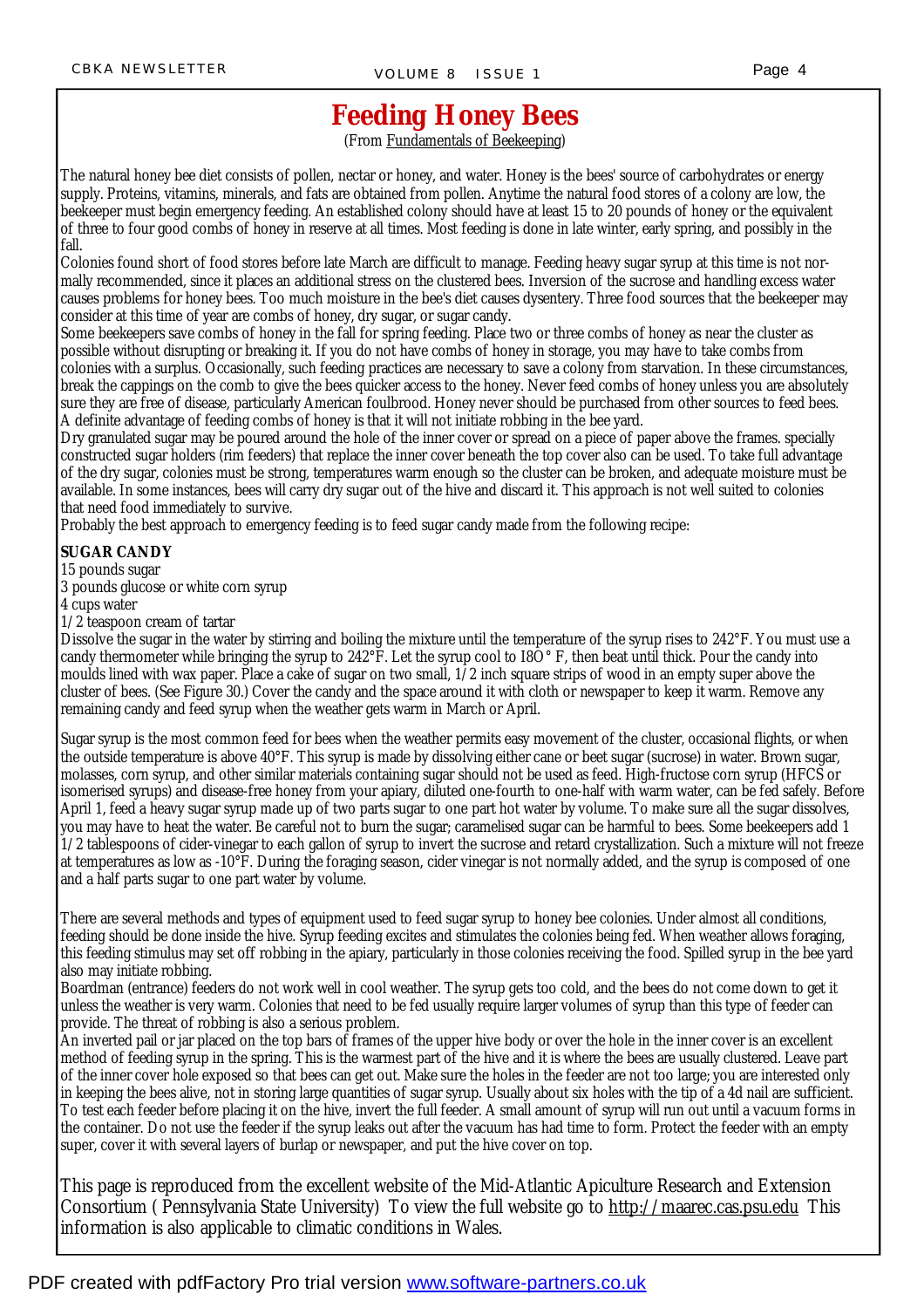## **HONEY SHOW RESULTS 2008**



**CLASS 1. THE BRIAN DAVIES CUP FOR LIQUID HONEY DARK MEDIUM OR LIGHT.**  1st Marie Gardiner.

2nd (Joint) Geof Bazin, Brian Jones.

#### **CLASS 2. THE WAVERLEY CUP FOR GRANULATED HONEY.**

 1st Keith Thomas. 2nd Brian Jones.





**CLASS 3. THE MOSELEY CUP FOR THE HONEY CAKE.**  1st Shirley Masters. 2nd Maureen Macleod.

> **CLASS 4. ROUND CUP FOR BEESWAX.** 1st Marie Gardiner. 2nd Brian Jones





**CLASS 5. LARGEROSE BOWL FOR WINES AND MEAD**  1stBrian Jones 2nd Will Davies

 **CLASS 6 COLMAN PORTER CUP FOR PHOTOGRAPHY** 1st Maureen Macleod 2nd Brian Jones **CLASS 7. SMALL ROSE BOWL FOR CRAFT ITEM** 1st Maureen Macleod

2nd Marie Gardiner





Well done all those who competed and did the judging. Thanks to Maureen for taking the entries and working out the results. Even though it was a terrible year for the bees, there was some excellent honey on display. Perhaps we need to work a bit harder on the presentation of entries. But as many were novices it was a good effort by all. Everyone seemed to enjoy the new relaxed judging. Brian.

PDF created with pdfFactory Pro trial version [www.software-partners.co.uk](http://www.software-partners.co.uk)